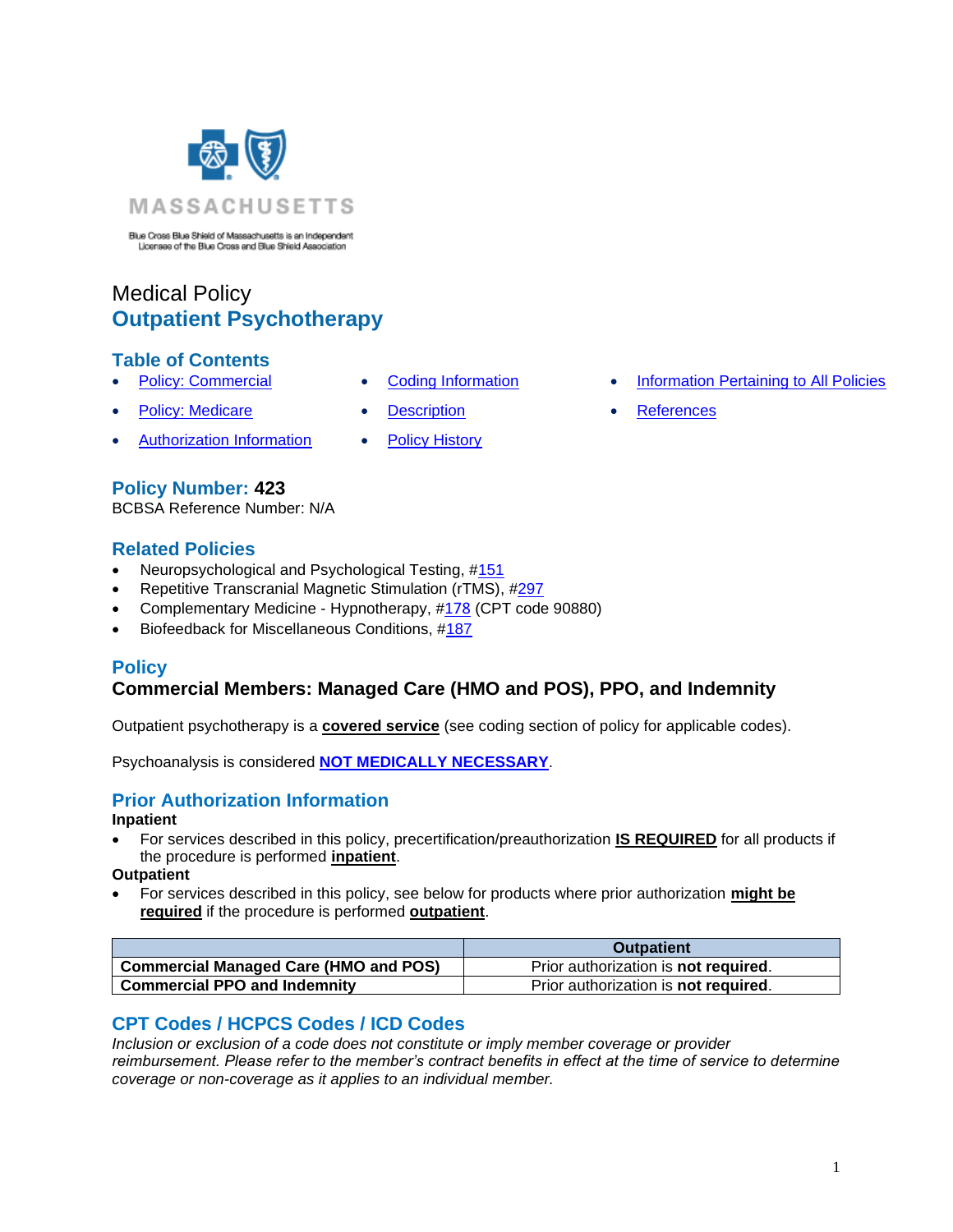*Providers should report all services using the most up-to-date industry-standard procedure, revenue, and diagnosis codes, including modifiers where applicable.*

*The following codes are included below for informational purposes only; this is not an all-inclusive list.*

**The following codes are covered for Commercial Members: Managed Care (HMO and POS), PPO, and Indemnity. No policy criteria need to be met. No prior authorization is required:**

|  |  | <b>CPT Codes: Routine Outpatient Psychotherapy</b> |  |
|--|--|----------------------------------------------------|--|
|--|--|----------------------------------------------------|--|

| <b>CPT</b> |                                                                                      |
|------------|--------------------------------------------------------------------------------------|
| codes:     | <b>Code Description</b>                                                              |
| 90791      | Psychiatric diagnostic evaluation                                                    |
| 90792      | Psychiatric diagnostic evaluation with medical services                              |
| 90832      | Psychotherapy, 30 minutes with patient                                               |
| 90833      | Psychotherapy, 30 minutes with patient when performed with an evaluation and         |
|            | management service (List separately in addition to the code for primary procedure)   |
| 90834      | Psychotherapy, 45 minutes with patient                                               |
| 90836      | Psychotherapy, 45 minutes with patient when performed with an evaluation and         |
|            | management service (List separately in addition to the code for primary procedure)   |
| 90837      | Psychotherapy, 60 minutes with patient                                               |
| 90838      | Psychotherapy, 60 minutes with patient when performed with an evaluation and         |
|            | management service (List separately in addition to the code for a primary procedure) |
| 90846      | Family psychotherapy (without the patient present), 50 minutes                       |
| 90847      | Family psychotherapy (conjoint psychotherapy) (with patient present), 50 minutes     |
| 90849      | Multiple-family group psychotherapy                                                  |
| 90853      | Group psychotherapy (other than of a multiple-family group)                          |

# **CPT Codes: Outpatient Psychotherapy Crisis**

| <b>CPT</b> |                                                                                           |
|------------|-------------------------------------------------------------------------------------------|
| codes:     | <b>Code Description</b>                                                                   |
| 90839      | Psychotherapy for crisis; first 60 minutes                                                |
| 90840      | Psychotherapy for crisis; each additional 30 minutes (List separately in addition to code |
|            | for primary service)                                                                      |

### <span id="page-1-0"></span>**Description**

Psychotherapy consists of face-to-face encounters providing psychologically-based treatment designed to alleviate symptoms and restore functioning for persons with mental illnesses and substance use disorders. Varieties of evidence-based psychotherapies exist for specific conditions and should be matched to those conditions.

Traditionally, individual psychotherapy services were referred to as the "50 minute hour." In 2013, the coding structure was changed from codes with three discrete time blocks to a set of codes that span a range of codes and overlap in the amount of time covered. Routine individual psychotherapy sessions generally last 16 to 52 minutes, are delivered face to face with the patient, and include 5 to 10 minutes of documentation time.

Psychoanalysis is a theoretical model of psychopathology that is being evaluated as a technique to help reduce symptoms of anxiety and depression. Treatment consists of multiple face to face visits per week, over the course of many years. Due to the individualized nature of treatment, outcomes-based measures, appropriate target populations, and comparative data for Psychoanalysis are difficult to establish.

## **Summary**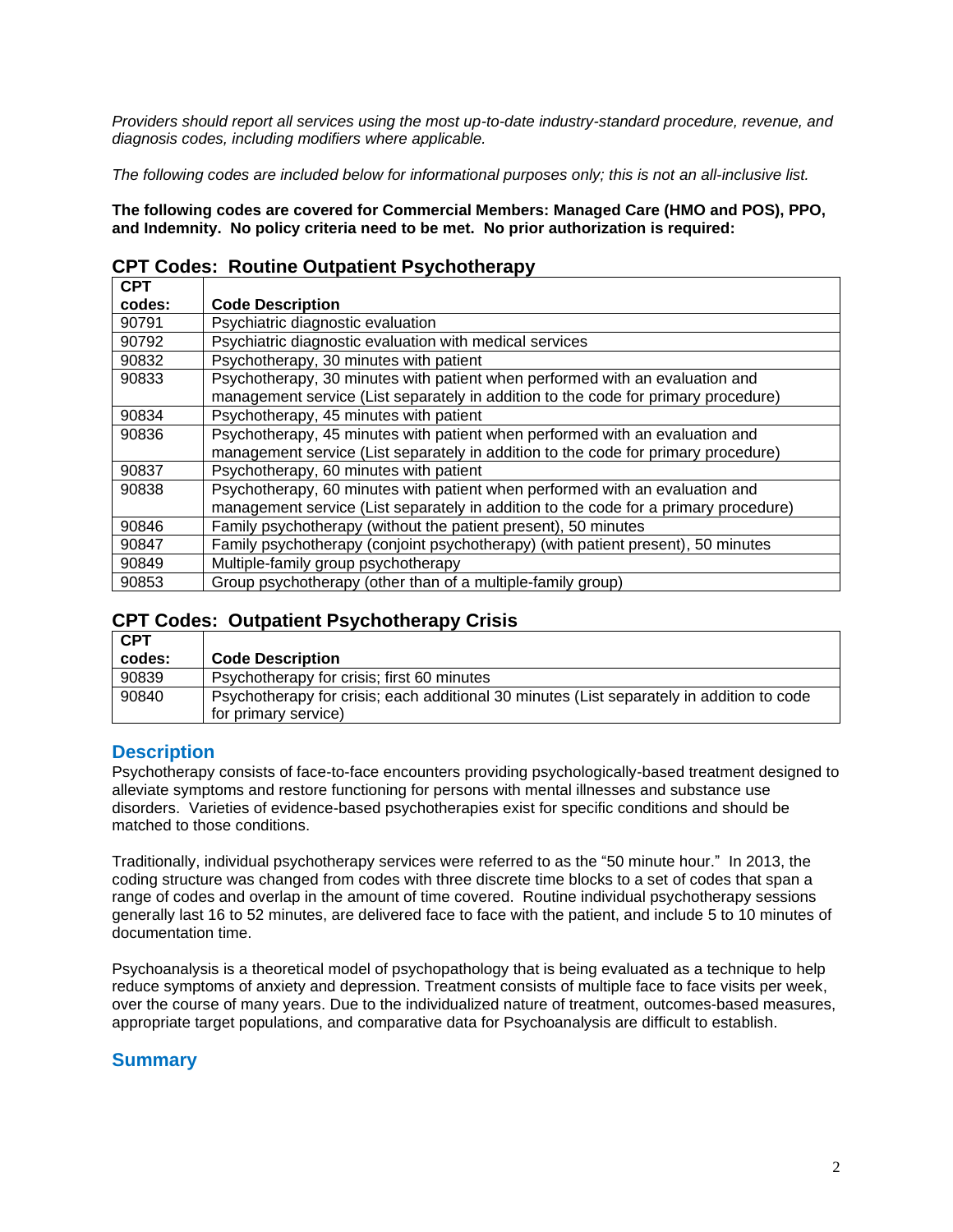Many theoretical models of psychotherapy have been widely studied and are supported by the American Medical Association and American Psychological association. Target populations for specific modes of treatment have been evaluated and are established as evidenced based treatment models. Examples include cognitive behavioral therapy, exposure therapy, substance use therapy and psychotherapy for post-traumatic stress disorder.

In some therapeutic models, such as Psychoanalysis, supporting evidence is limited. Comparative data showing the effects of Psychoanalysis as an alternative model of treatment are not available. The evidence is insufficient to determine the effects of the technology on net health outcomes.

| <b>Date</b>          | <b>Action</b>                                                                                                                                                                                                                     |
|----------------------|-----------------------------------------------------------------------------------------------------------------------------------------------------------------------------------------------------------------------------------|
| 1/2021               | Medicare information removed. See MP #132 Medicare Advantage Management for                                                                                                                                                       |
|                      | local coverage determination and national coverage determination reference.                                                                                                                                                       |
| 7/2020               | BCBSMA policy review. Description, summary and references updated. Policy                                                                                                                                                         |
|                      | statement on biofeedback training transferred to policy 187, Biofeedback for                                                                                                                                                      |
|                      | Miscellaneous Indications.                                                                                                                                                                                                        |
| 1/2019               | Notification requirement table removed for clarification. 1/29/2019.                                                                                                                                                              |
| 5/2018               | Notification requirements clarified.                                                                                                                                                                                              |
| 1/2018               | Administrative requirements for Commercial members removed. Effective 1/1/2018.                                                                                                                                                   |
| 12/2017              | Coding information clarified to no longer require specific diagnoses for coverage with<br>CPT codes 90837 and 90838. Effective 12/1/2017 retroactive to 1/1/2017.                                                                 |
| 3/2017               | Clarified note.                                                                                                                                                                                                                   |
| 1/2017               | Removed prior authorization requirement for the first 12 psychotherapy sessions<br>described by CPT codes 90837 and 90838 for Commercial Managed Care (HMO and<br>POS) members. Coding information clarified. Effective 1/1/2017. |
| 12/2016              | Prior authorization information for Medicare HMO Blue and Medicare PPO Blue<br>clarified. 12/1/2016                                                                                                                               |
| 7/2016               | Policy updated to remove from the coding section that psychotherapy must be                                                                                                                                                       |
|                      | conducted in person to be reimbursed. 7/20/2016.                                                                                                                                                                                  |
| 1/2015               | Prior authorization information for psychotherapy sessions (90837 and 90838) added.<br>Coding information clarified. Effective 1/1/2015.                                                                                          |
| 11/2011-             | Medical policy ICD 10 remediation: Formatting, editing and coding updates. No                                                                                                                                                     |
| 4/2012               | changes to policy statements.                                                                                                                                                                                                     |
| 2/2012               | Reviewed - Medical Policy Group - Psychiatry and Ophthalmology. No changes to                                                                                                                                                     |
|                      | policy statements.                                                                                                                                                                                                                |
| 2/2011               | Reviewed - Medical Policy Group - Psychiatry and Ophthalmology. No changes to<br>policy statements.                                                                                                                               |
| 12/3/2010            | Annual policy review.                                                                                                                                                                                                             |
|                      | Changes to policy statements.                                                                                                                                                                                                     |
| $\frac{1}{10}$ /2009 | Annual policy review. Changes to policy statements.                                                                                                                                                                               |
| 9/2009               | Annual policy review. Changes to policy statements.                                                                                                                                                                               |
| 7/2009               | Annual policy review. Changes to policy statements.                                                                                                                                                                               |
| 2/2009               | Reviewed - Medical Policy Group - Psychiatry, Ophthalmology, and Endocrinology.                                                                                                                                                   |
|                      | No changes to policy statements.                                                                                                                                                                                                  |
| $\frac{1}{2009}$     | Annual policy review. Changes to policy statements.                                                                                                                                                                               |
| 9/2008               | Annual policy review. No changes to policy statements.                                                                                                                                                                            |
| 5/2008               | Annual policy review. Changes to policy statements.                                                                                                                                                                               |
| 4/2008               | Annual policy review. Changes to policy statements.                                                                                                                                                                               |
| 2/2008               | Reviewed - Medical Policy Group - Psychiatry, Ophthalmology, and Endocrinology.                                                                                                                                                   |
|                      | No changes to policy statements.                                                                                                                                                                                                  |
| 2/2007               | Reviewed - Medical Policy Group - Psychiatry, Ophthalmology, and Endocrinology.<br>Changes to policy statements.                                                                                                                  |

### <span id="page-2-0"></span>**Policy History**